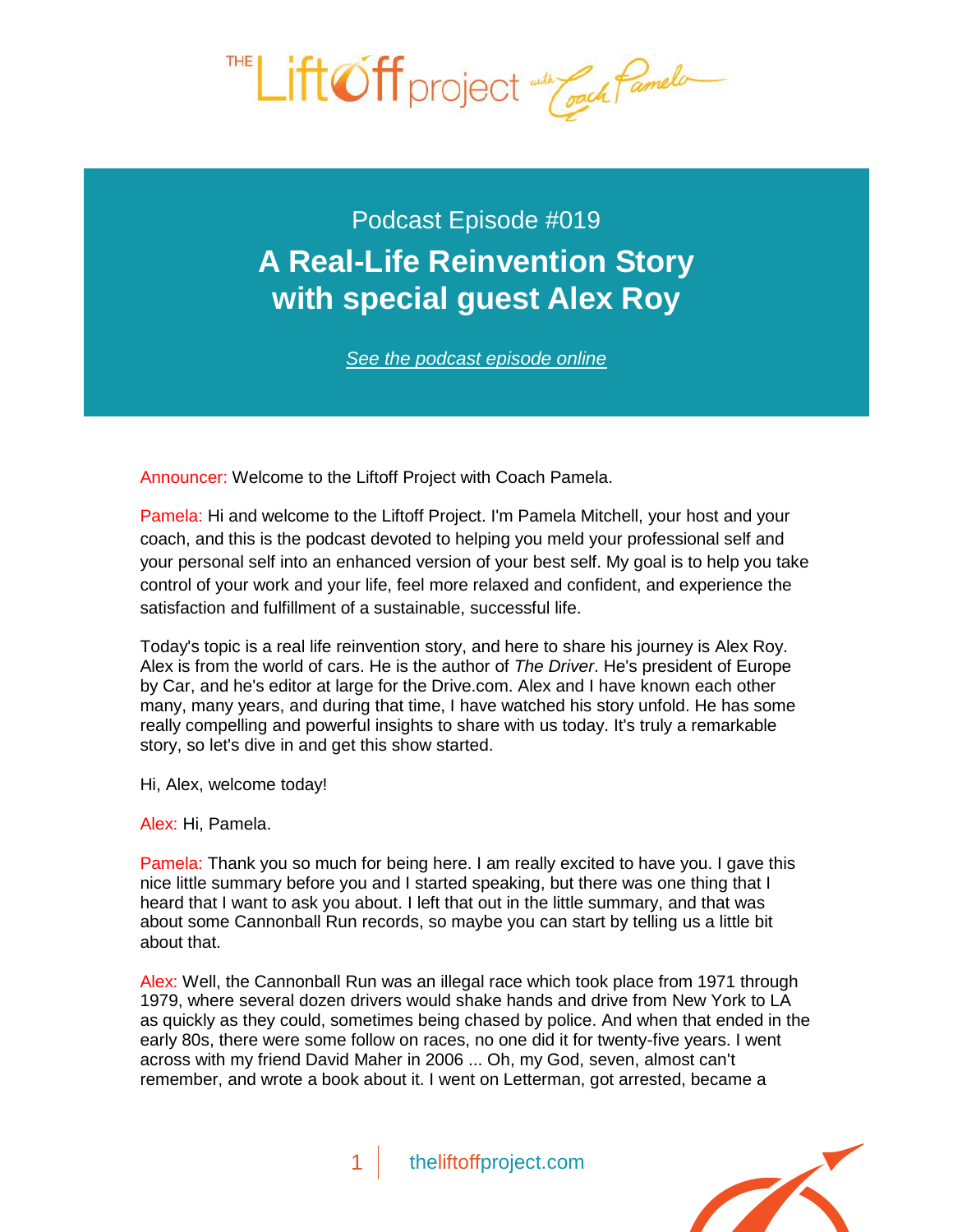

lecturer, and built my modern career on it. Just recently I had to add the word "former" to Cannon Ball Run record holder, because someone named Ed Bolian, a guy I had never met, went across and broke our time.

It's one of those things, setting this record and the notoriety around it, that was the hinge of my adult career. And then someone broke that record and it wasn't just that they had taken it from me, but my attitude is actually more like we're a part of a lineage. However infamous and wrong it might be, that's okay, because it's not who I am. It's just a thing I did.

Pamela: Right. That's actually a perfect segue into this whole topic of your reinvention story, because you talk about that being the catalyst to your adult modern career. Why don't you start by telling us what you were doing before, and why this thing captured your attention and put you on a new path?

Alex: Well, I could talk about that for about six hours, but I'll be good to you because I love you. I was running the family business, which is a car rental company called Europe by Car, and I'd been doing that for about ten years. My father had passed away. I had worked a long time for him, and I was about thirty, and I wanted to do something that was my own, but I couldn't walk away from the company. And so I just got it in my head, because it was something my father had wanted to do when he was young, that I was going to go do this Cannonball race, this illegal race. That somehow that would define me. I thought that was going to redefine me.

I spent years and a fortune, squandered a fortune maybe, but it depends on how you look at it, and broke that record. I became C- famous for a few months back in 2007, 2008. It actually became kind of a curse, because I became convinced that who I was and any respect I had earned was a result of that thing, of getting in a car and driving across the United States as quickly possible, and doing so and getting away with it.

Then I guess I drank my own Kool-Aid, and that curse was the curse of letting myself be defined by one thing. My God, that was nine years ago, and I think I spent about two or three years in this euphoric state enjoying the fruits of it. I wrote a book. I did a book tour. I was doing a TV show and other things.

Then I literally drank the Kool-Aid. I got involved in night clubs. I started drinking and smoking, and living a very unhealthy lifestyle. Then, without question, and anyone who knew me saw this happening, I would say I started a downhill path. I stopped enjoying myself, my social life became me talking about me, doing things with people who were fans of mine, and just a complete turn inward. I mean it's almost a classic, a totally clichéd story.

Then I caught myself about two years ago. The reinvention wasn't the great success that I thought I had. It was making the decision before hitting rock bottom that I was going to change once again. Today, two years after making the decision that I was not defined by that, because "who I wasn't" also became defined by that, I realized and decided that I

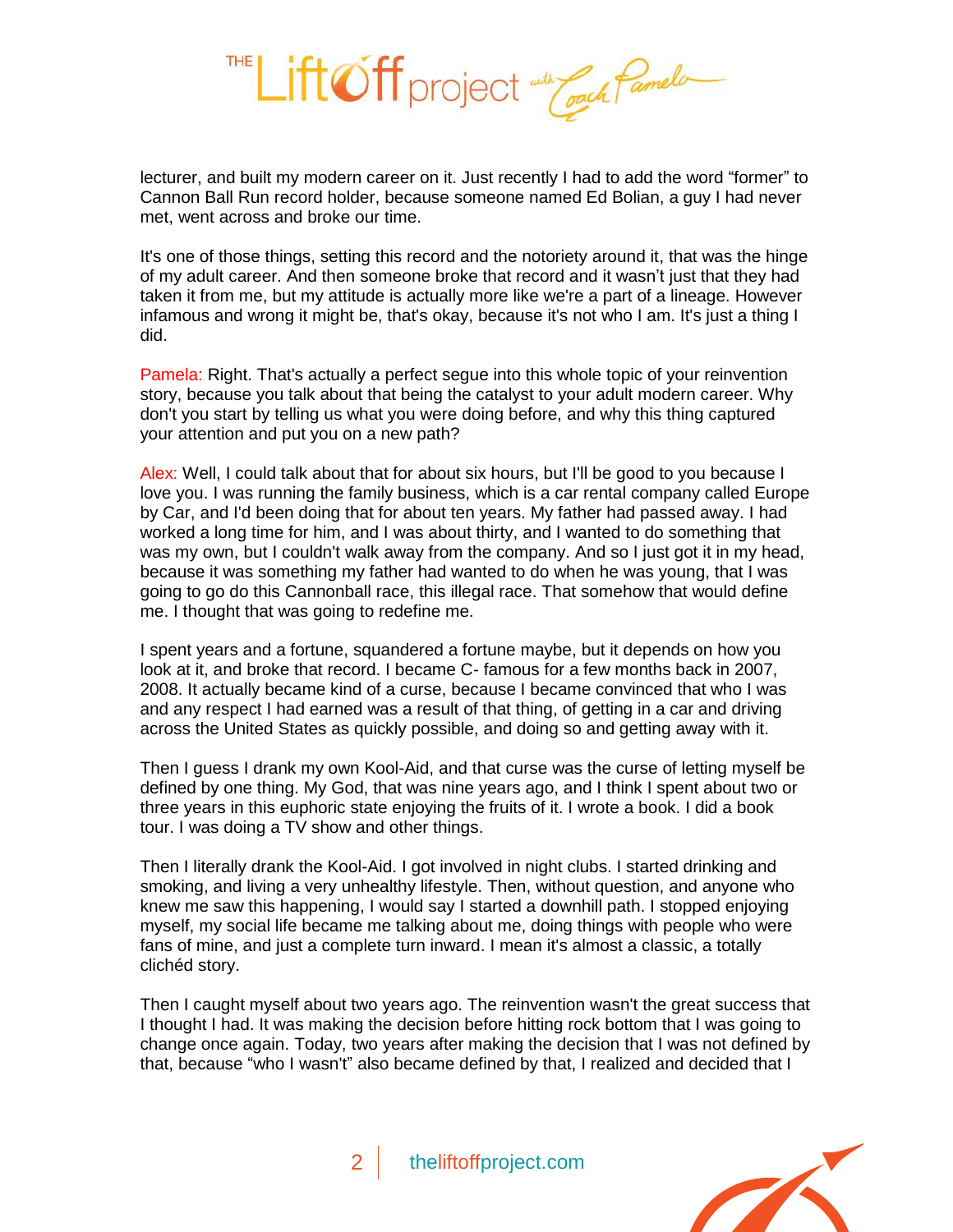

wanted to continue doing things, I wanted to be defined over and over by new and constructive things. That was the reinvention, and that was the lesson of the record.

Pamela: Wow. There's so many layers in that that I want to unravel. The first piece is that this idea of reinvention. When the media talks about it, they tend to talk about it from a very superficial perspective. They talk about your career. You did one thing before and now you're doing another, but what they really miss is this whole interior level of a reinvention, that when we embark on a life change, that it requires us to grow in different ways. We don't know who we need to become in order to have the life that we want to have, and it sounds like that is really what happened to you. That, on its surface, you started to have this life that you thought you wanted to have, but inside it didn't fit.

Alex: I mean you and I talked about these things, because we had met some years ago while this was unfolding. In fact, we met even before the reinvention unfolded. What you say now hits me differently than it did back then, because I was in it, and I was unable to hear it, and I was unable to even take the flashlight you were trying to hand me and see a path forward. It wasn't darkness that I saw ahead. It was just this blaze of light. I wanted all of it, and that's not possible. Actually it is possible. It's just not realistic, because who we are is unfolding all the time, and you have to be happy with it and embrace it, or you can fight it all the time and never be happy.

The most interesting thing here goes straight to the heart to what you said. When I finally decided things were going to change, I wasn't going to sit and rest on prior laurels, which is destroying me, but those laurels ... There's no laurel that's ever enough to feed you for the rest of time. You can't eat a wreath. The wrapping paper of your Christmas presents is not nutritious, and yet, it is the thing we want all the time. It's just a waste.

I remember watching stories of people, alcoholics who were depressed, not clinically depressed, but I guess intellectually depressed, who are frustrated. And I was a person who had everything, maybe half I earned and half was given to me, and was at risk of losing it all, because of hubris, just hubris. One day, literally one day to the next, after many attempts to make a change, I woke up and I said, "Tomorrow I'm not going to smoke another cigarette, and I'm not going to do any more drugs, and I'm not going to drink any alcohol. I'm going to eat healthfully," and everyone says such a thing is impossible, but it isn't. I think for everyone it's different. What's at stake is different.

But, for me, as to how it happened, I'd say I woke up and I realized what I had valued was more powerful than what I enjoyed. I enjoyed day to day a cigarette, a drink, doing drugs, going out, hanging out with friends at a club. I enjoyed it, but it's not what I valued, and I took stock one day. I said, "If I don't fight for what I value, I won't even have what I enjoy." When I re-sequenced those things in my mind, it became really easy. I think it was no more than a month where I felt it was difficult, and I wouldn't say I suffered, but that I had this lust, and it was replaced by a love of working and starting over again. It was incredible.

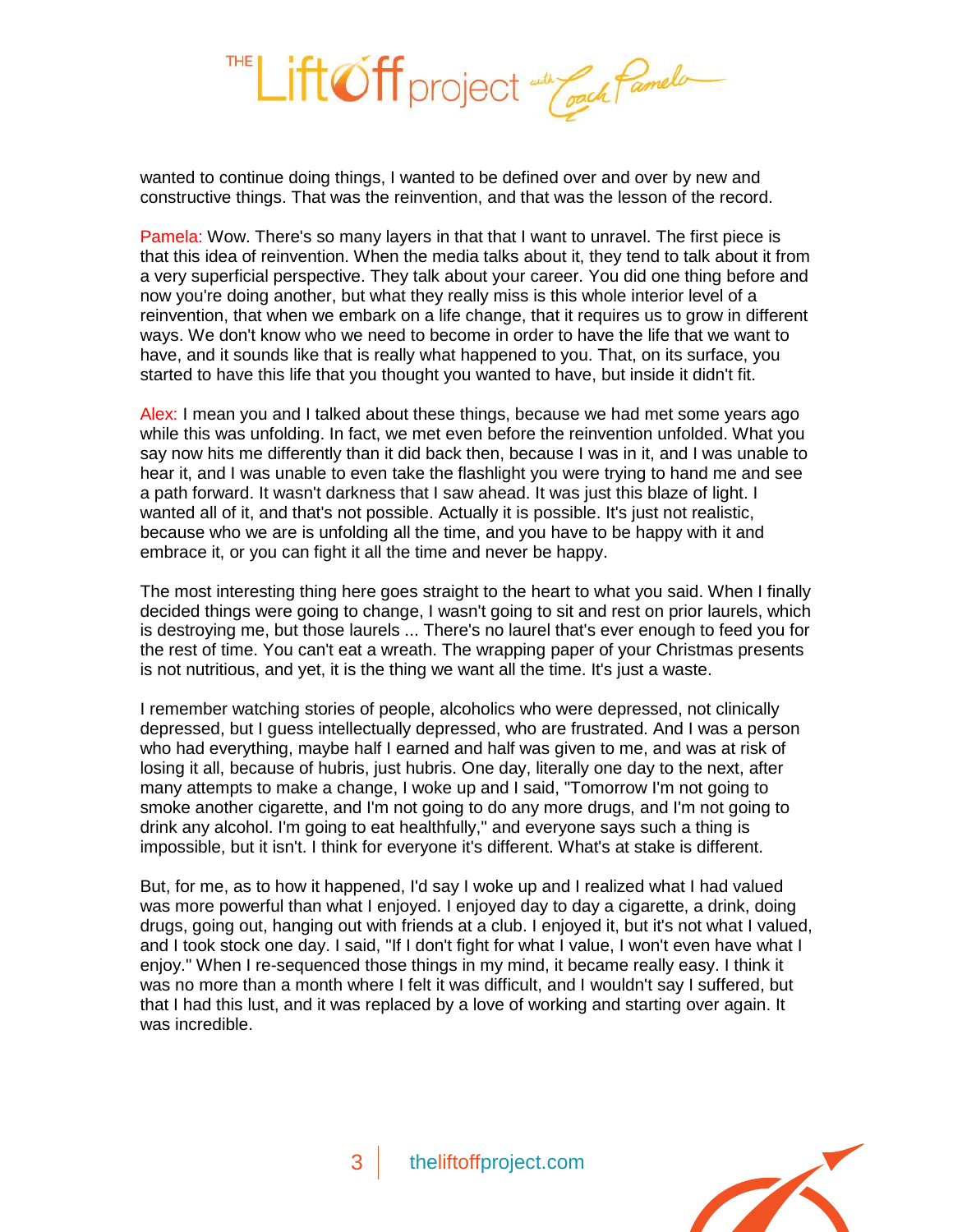

I'd say for six or seven years I had let the things I valued evaporate and walked away from it, and then within two months, I sold one of the companies I was involved in, which I could no longer work in, and yet, I owned a piece. I was offered a stellar position at another company. I began getting up instead of at seven o'clock, at five thirty, and going to bed every day, no matter how tired I was, at eleven instead of two. Instead of trying to work eighteen hours a day, I began working sixteen, and working more ... I should say working better in those hours. Everything changed. Almost every person in my life in that era I thought was lost to me was always there. I had been the one unable to let them talk to me. I can honestly say ninety-nine percent was on me to turn things around.

No one can be helped, no one can change unless they make the choice. It sounds almost spiritual or religious, but I'm not a religious person, not at all, and I didn't go to see therapists. I saw a therapist a couple times, and I went to an AA meeting a couple times, but no one of these things was the key. But things you said to me lurked for years, because we had met so many years ago, and everything you said was true. You never told me what to do. You asked me questions about what I wanted and what was happening, and suggested I thread the needle myself. It took a lot longer than I would have hoped, but it did work.

Pamela: Love that! Here's the thing. If I were to pull out one key insight in what you just said, it's the idea that what you valued could not co-exist with what you enjoyed.

Alex: I think they can. If you're really lucky, they can dovetail, like a helix.

Pamela: Like a helix, and I say this as a person who has her own addictions. My addiction being food, which you have seen me struggle with over the years, and, thankfully, by grace, I have had a reprieve from that addiction. What I had to realize in this, and it sounds like the same is true for you, is the level of indulgence is what's important. Obviously I can't give up food, right? It's one of those things, unlike cigarettes or alcohol, where you can say "no more." You cannot say "no more" about food. It's more of a challenge in that regard, but still, there is a certain level that beyond which, they can't co-exist, because of my personality. What I had to say was, "Although there are other people that I see in the world who can have those two co-exist, I didn't get that gene in this lifetime. I'm not that girl. Maybe in my next lifetime I'll be that girl that can have a piece of cheesecake and still be a normal weight, but that's not me." That trigger will set me down a path.

It was really more about admitting who I was and what was required for me to have the life that I wanted, and it sounds like that's the same for you. Whether or not other people can have that, it's really taking a look at your own life, what you did, and say, "In order for me to have what I value, these other things cannot co-exist. I cannot indulge in both at this level and have it all."

Alex: I don't know how many listeners have played Dungeons and Dragons, or World of Warcraft, or any of the other role playing games, but it's like an opening position in chess. You cannot have every single outcome guaranteed, but, boy, can you mitigate

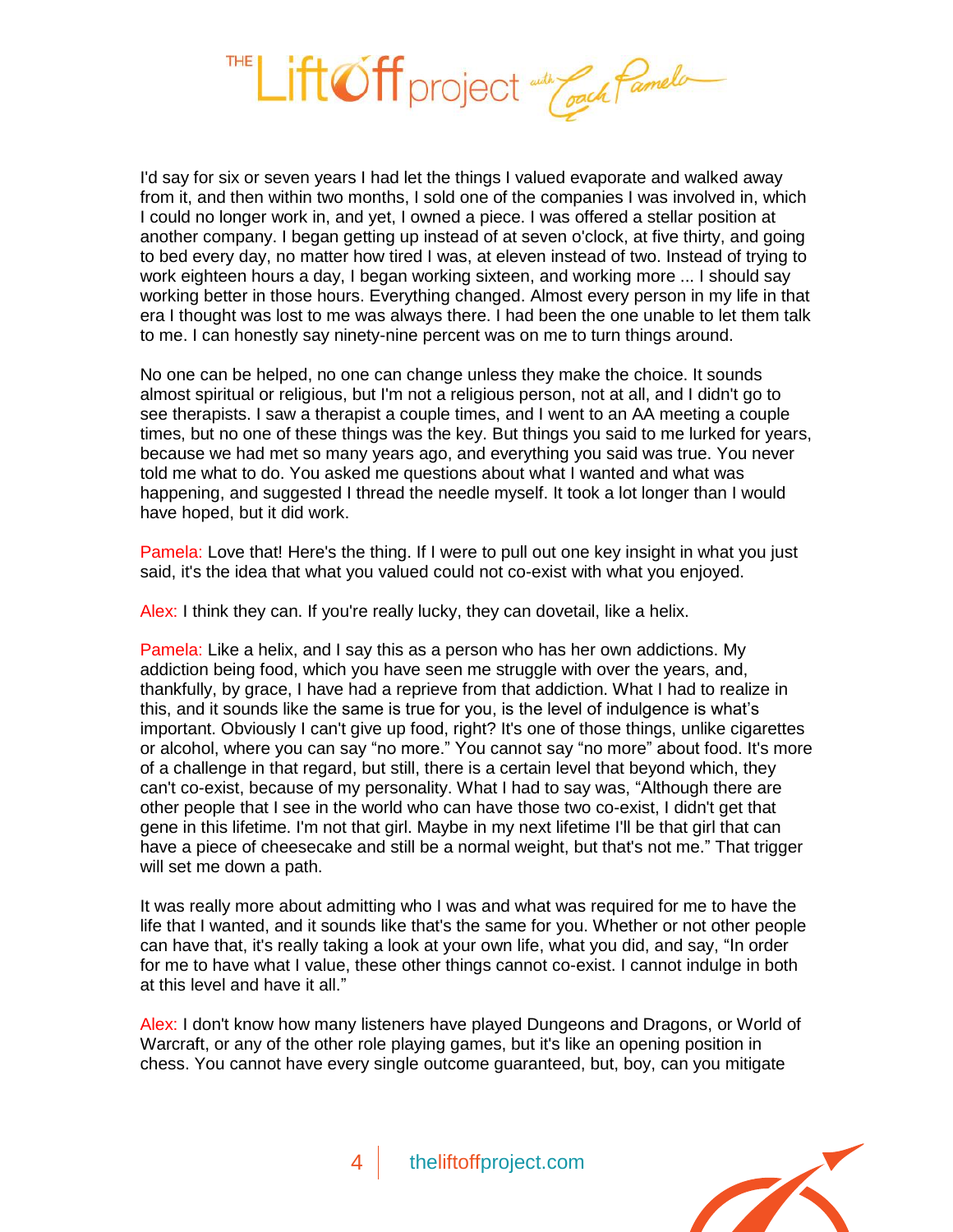

the downsides. With chess and video games, as anything in life, you could buy a truck, you could buy a sports car, you can even buy maybe an SUV, but you're not going to take that SUV racing. It's still a truck. You're not going to take that sports car off road. It's a sports car. You have to make choices. You have to, because a houseboat is not a very good house or a very good boat.

I'll speak from my own example. I could have that cigarette, but I smoked a lot, and if I'd like to live a reasonable life span, I have to stop. It is a choice. I mean, again, there are many kinds of addictions. There's psychological and medical, many kinds, but they're not all undefeatable. Some are things that just live with us, and then that's who we are. Again, my own experience. I'm not a doctor, but people can literally smell when someone is being productive, or proud of what they have just done, or walking away from something that's completed. They can see it on your face. They can smell it as you sit there, in the way you walk, in the tone of your voice.

Again, I'm not someone who follows Tony Robbins or any of these things, but these are common sense rules. I think when you and I met many years ago through the Moth, I was one person. Then I fell into a low point, and then I came back. Your reactions to me were always consistent in what you were saying, but totally different based on what you observed in me. We are better when we reflect what we're given, we reflect things around us, and people see things in us, and they're reinforcing positively and negatively. I must sound like a crazy person. None of these are things I ever would have said before. The only thing worse than lying to someone else personally and professionally is lying to oneself personally or professionally, because then you reinforce the worst aspects of the self that cannot remain fixed if one is actually to achieve the goa. That is the purpose of the lie.

Pamela: Right. That's right. Right, right, because the lie wants something, but the lie cannot be there if we really want to make it happen. We have to give up the lie, and that is the conundrum, right?

Alex: Yeah. Putting more wood on the fire, versus putting water. You know what I mean? The water isn't sitting next to the fire. You have to go get it.

Pamela: There's this really amazing poem. I think it's by Rumi or maybe even Hafez, one of the Sufi mystics, that talks about how when we look, we think that what is fire is water, and what is water is fire, and what we have to do is to go to the fire, and when we step into the fire, even though we think they're sparks, it is a relief. So it is that thing that we think is going to be the most painful that actually turns out to be our salvation, right? And that's the thing: giving up that addiction which feels like in the moment this very intense pain, ends up being the thing that opens up for us to have everything that we want to accomplish in our lives.

Alex: A thousand percent true, no doubt. I live in this beautiful loft in lower Manhattan, and although I can afford to stay in it, I have only just recently come to realize that there's so much history tied up in it that I should maybe not sell it, but rent it out, and

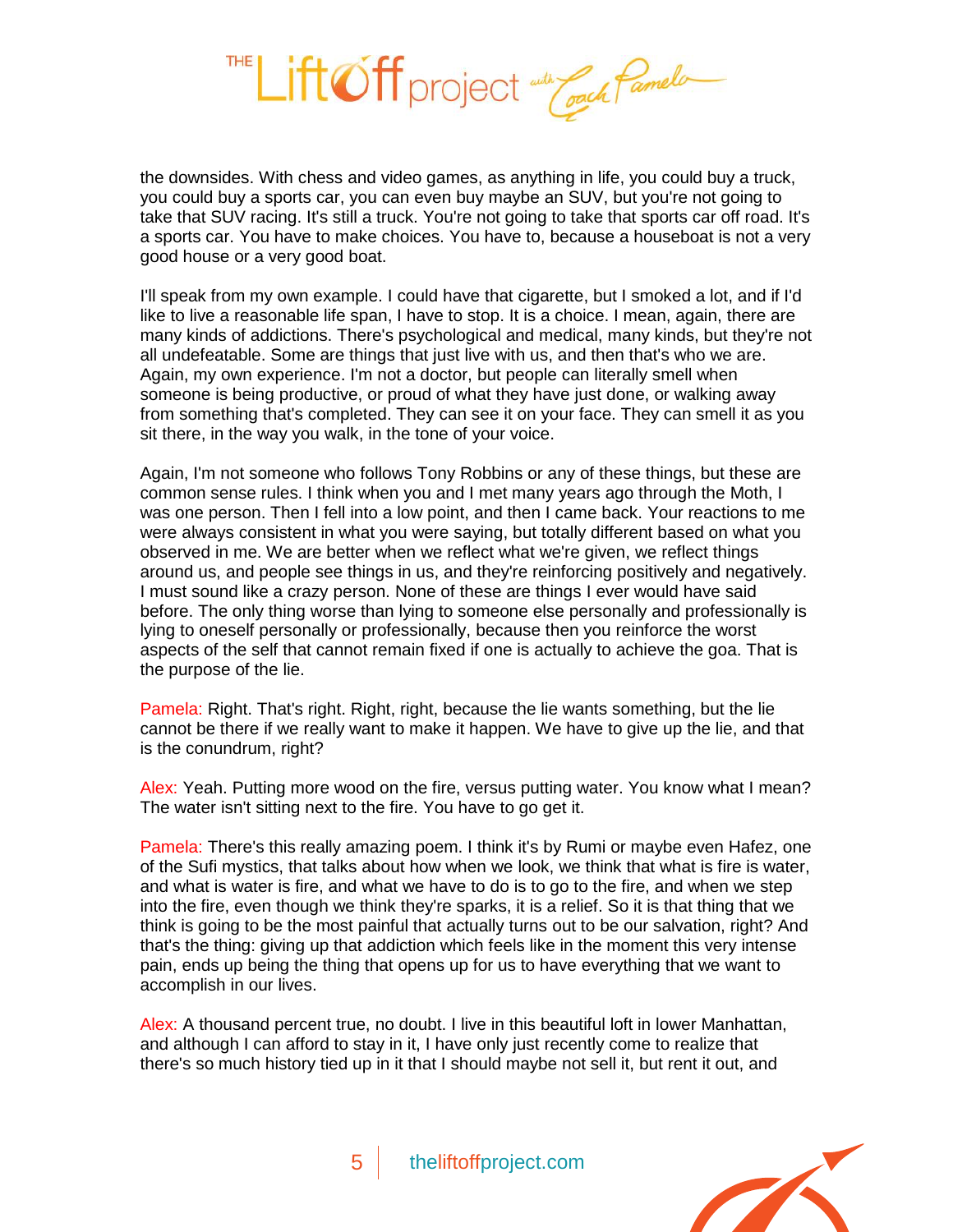

reinvent myself again by living in a very small apartment, maybe not even in Manhattan. I mean it's probably a wise financial decision, but more importantly, it's a much more valuable personal decision, because when one is laden with the choices of the past all the time, it casts a very big shadow and an unnecessary one. Change is really, really, really important.

I have this really great little sports car. I drive it. I have free parking at the office, and I love driving this car. By walking every single day, it's a much longer commute. But by walking, I get exercise. I run into someone every morning that I know, and often I meet people I don't know, but I see them every morning. We build a relationship. I'm healthier. I enjoy the weather. It costs me nothing, and yet, it's an invaluable change and gift I've given to myself. I mean it seems so trivial and superficial and gratuitous, unnecessary, but I've taken one pleasure and replaced it with another, and I love going to work every day.

Pamela: I love that! That brings up a very interesting question about reinvention, and that is this idea that in order to do something around it, that we have to give something else up.

Alex: Right. Is there a question attached to that, or do you want me to respond?

Pamela: You could just weigh in on that comment if you want.

Alex: I wrote an article last week about Tesla. Tesla is coming out with this new Model X, this hundred and forty-thousand-dollar SUV, which has these falcon doors that rise up like a falcon. Sexiest thing ever. I actually use the houseboat analogy. I hate SUVs, bad houses, bad boats. You can't have it all, but maybe you can, and so I talk about this Tesla, which I really love, but when you think about it, for the price of a Tesla, a hundred and forty thousand dollars, you could buy seven Ford F150s, to effectively do exactly the same thing. They're going to pollute more, and they're not going to be electric, and they're going to make more noise, but really, for twenty thousand dollars you can have something that does the same thing. You do have to make choices.

Having it all and what "all" is, is in our mind. You think you need a vehicle that's electric, for whatever reason. You want to save the environment, energy and dependence, to be cool, and you really need to have something that has falcon doors, and you need something no one else has, and you need to show people you've got the money. You have to own a Tesla. It's a great car without a question. You need to own it. But the guy who just needs to haul a bunch of boxes can get by for twenty thousand dollars. He has it all. You know what I mean? You choose, you choose to define what "all" is for you, and that is a very important lesson. What "all" is, all is nothing. What is important is whatever is necessary. Anything is possible, but not everything is necessary. Like the car you drive. All watches tell the time; all cars get there. What are you going to drive and why? It's in your mind.

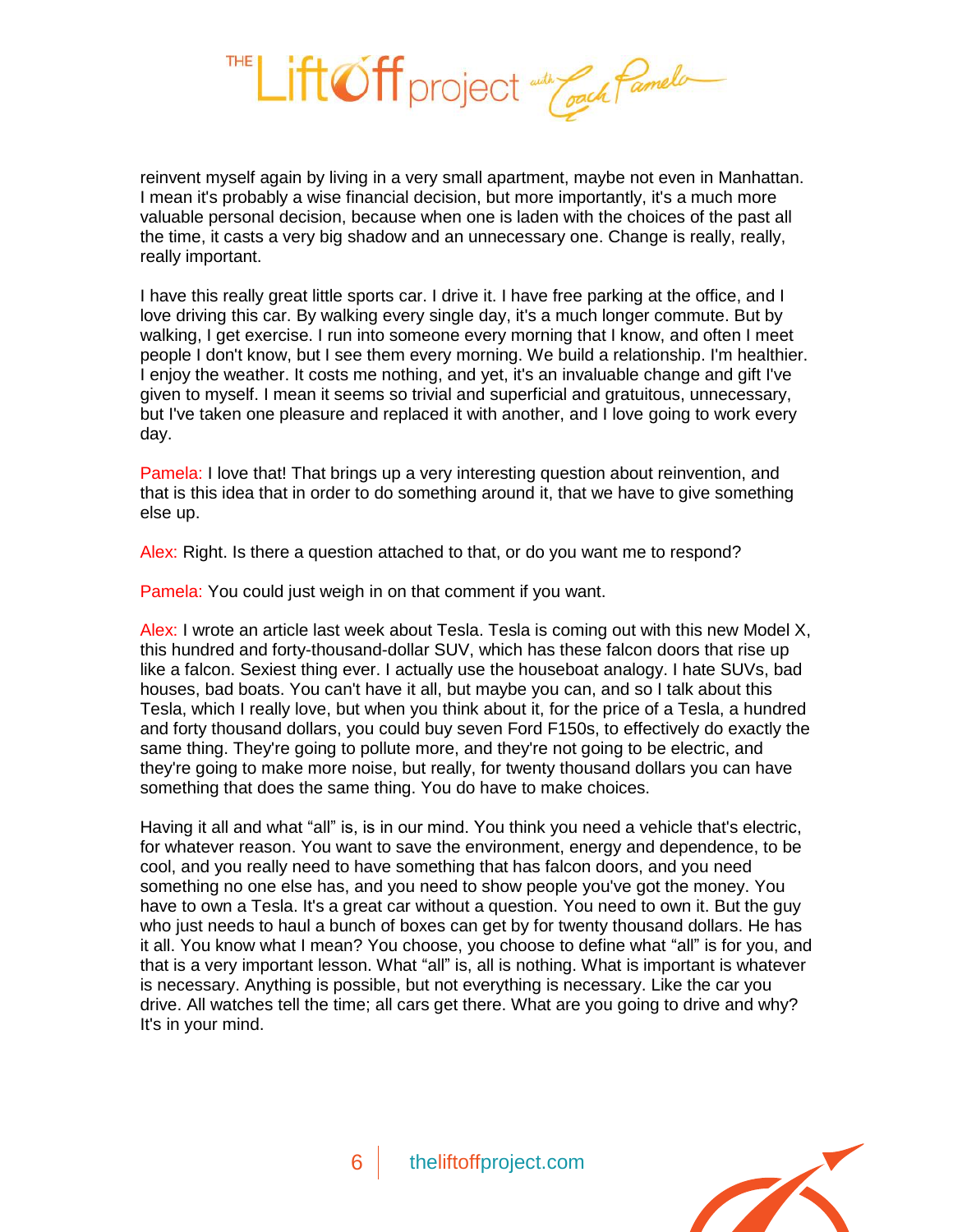

Pamela: That's right. It's all in your mind, all of it. All of it that we create is in your mind. That's the thing.

Let me ask you, what did you wish you had known before you started on this journey?

Alex: Well, again, some clichés are true, many just for a reason. Now that I'm working at the Drive.com, Times' automotive division, I have this hilarious card. I never thought I'd have a card from a major corporation that said I had any real position, Editor at Large, which is totally vague, but it's great. It's cool. I love the job.

But you get to the office, and I go in if I want to, which is hilarious, and then my boss, whom I love, says to me, "Stop worrying about this article. You're only as good as the last good piece." I write a couple of columns a week, and I sit there and I agonize over the opening line. I agonize every eight hundred words or a thousand words. This is true for almost any job, not just journalism. You're only as good as the last good thing that you put out. Ten bad things are going to cost you, but you're one great milestone from success, always. Maybe not your own definition of success, but the next step towards it, and success is a thousand small steps or ten medium ones. It's very rare for there to be a big one, unless you get a lottery ticket, and with that lottery ticket, the odds are against you.

But the odds against making a small step tomorrow are very small. If you make a small step every single day, you will get there. It's virtually guaranteed, and that's the thing. That's the thing.

## Pamela: Great!

Alex: I thought if I sat and waited, that one day a big choice would come. Someone would hand me a piece of paper and say, "Sign or don't sign. Be smart, and it's going to happen," or book sales would mystically spike, or a TV producer would have called me and said, "You've got a show." None of that happened. In fact, while I was waiting, all the things that happened before fell apart.

I hit the home run. I chose something, to go across country. I chose to do it probably because I had flawed logic. I believed that if I did this one thing, which took thirty-one hours to drive from New York to LA, at the end of thirty-one hours, I would have skipped the thousand small steps. And I came real close, but it wasn't enough because it never would have been enough, because that was the fallacy. That was the lesson. You could go cross country and expect a career out of it, even if you set the record, even with a book deal and getting on David Letterman and all these things, because without the thousand small steps, there was no career to be had. No TV show, no second book. Just eleven minutes of fame.

Now, the record has almost evaporated in the public mind. It's almost ten years ago, but now, after two years of plugging away, writing articles, everyday huffing a little bit, I'm

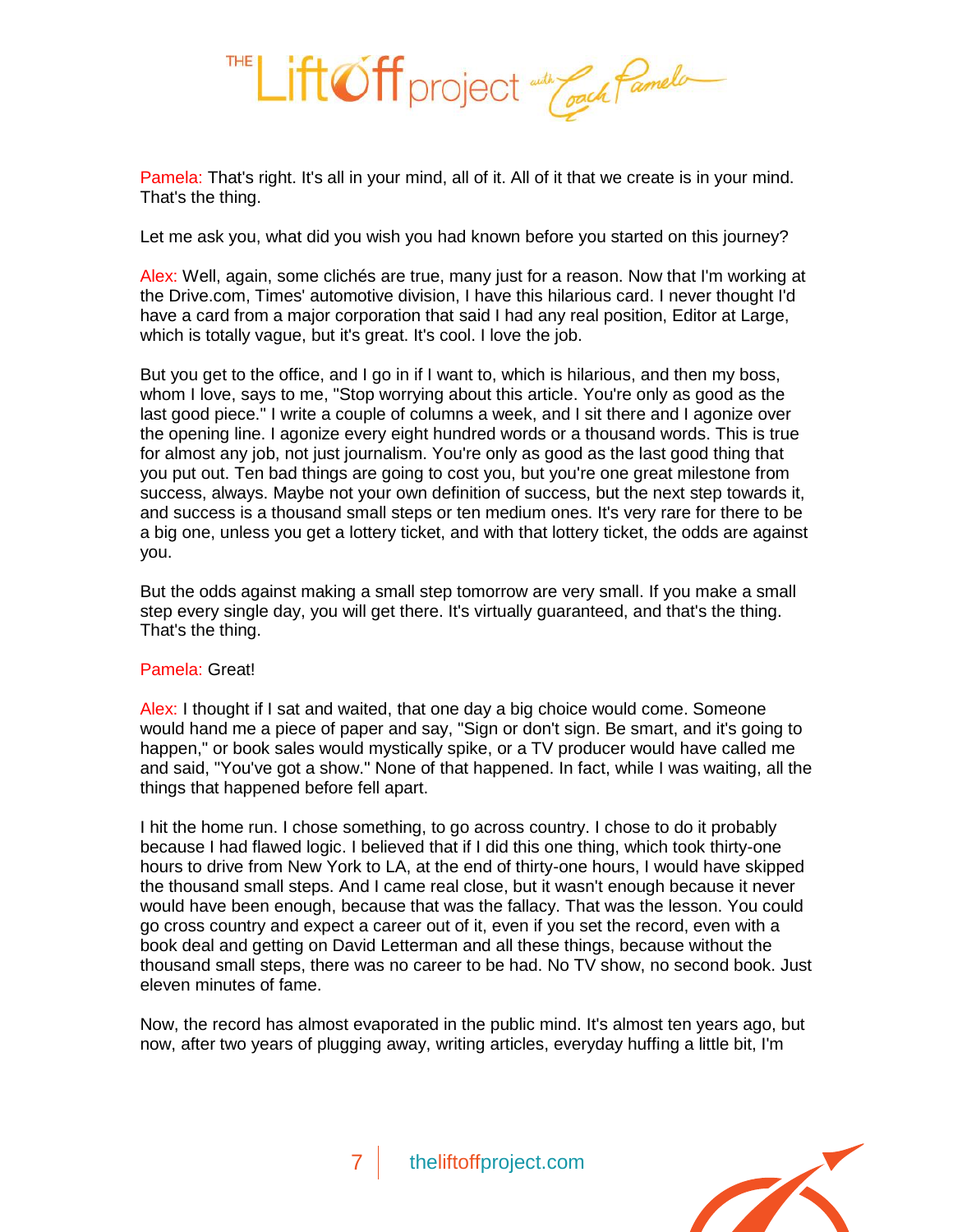

much closer to what I wanted than I was nine years ago, the day after David Letterman. And that's the lesson.

Pamela: Just to wrap up, because this has been an incredible conversation, what advice would you have for people who are contemplating their own reinvention or maybe are sitting at this moment saying, "What should I do? Should I get off the fence? Should I move ahead?"

Alex: My father said something to me that I thought was a joke and it wasn't. He said, "Do they pay your rent?" It implies if they don't pay your rent, what they think means nothing, nothing. I have friends and I wake up sometimes and I see they've moved to California. They're in startups. Some of them are very successful, work at Facebook, sold their companies to Google, and when I go see them, they are conflicted with exactly the same problems as everyone else. They want to be in love, want kids. A backache, go to the doctor.

Of course, money makes things easier, but if money is the end result alone, they would be happy, because money has no end. You have to pick a personal goal, whatever it is, and fight for it every day, and make sure you carve out that downtime, a few hours a week at least, to think about something other than the goal. Because the goal has no value outside the context of a broader life, and who you are can never be restricted to one thing.

If you think you're working, and you're really not, you'll never get there. That treading water is a mistake.

Pamela: Oh, my God, I love that. I love you. This is just such an awesome conversation. Thank you, Alex!

Alex: I owe a big piece of it to you. I didn't see it at the time, but looking back, I can almost fill in your half of the conversation from so many years of talking.

Pamela: Well, I'm so glad that we arrived at this moment to be able to have this conversation, and really to be able to share it with people to help others on their journey, so thank you.

Alex: Thank you, Pamela.

Pamela: I loved that conversation. It was so amazing! If you want to learn more about Alex, you can check him out at [AlexRoy144.com,](http://alexroy144.com/) and you can find him at AlexRoy144 on all social media platforms.

That's it for this segment of the Liftoff Project. Be sure to visit our website, the Liftoff Project.com/podcast, where you can download a transcript of today's episode. If you have a question for an upcoming segment of Ask Coach Pamela, go to the LiftoffProject.com/question and leave me a voice mail. If I answer your question in a